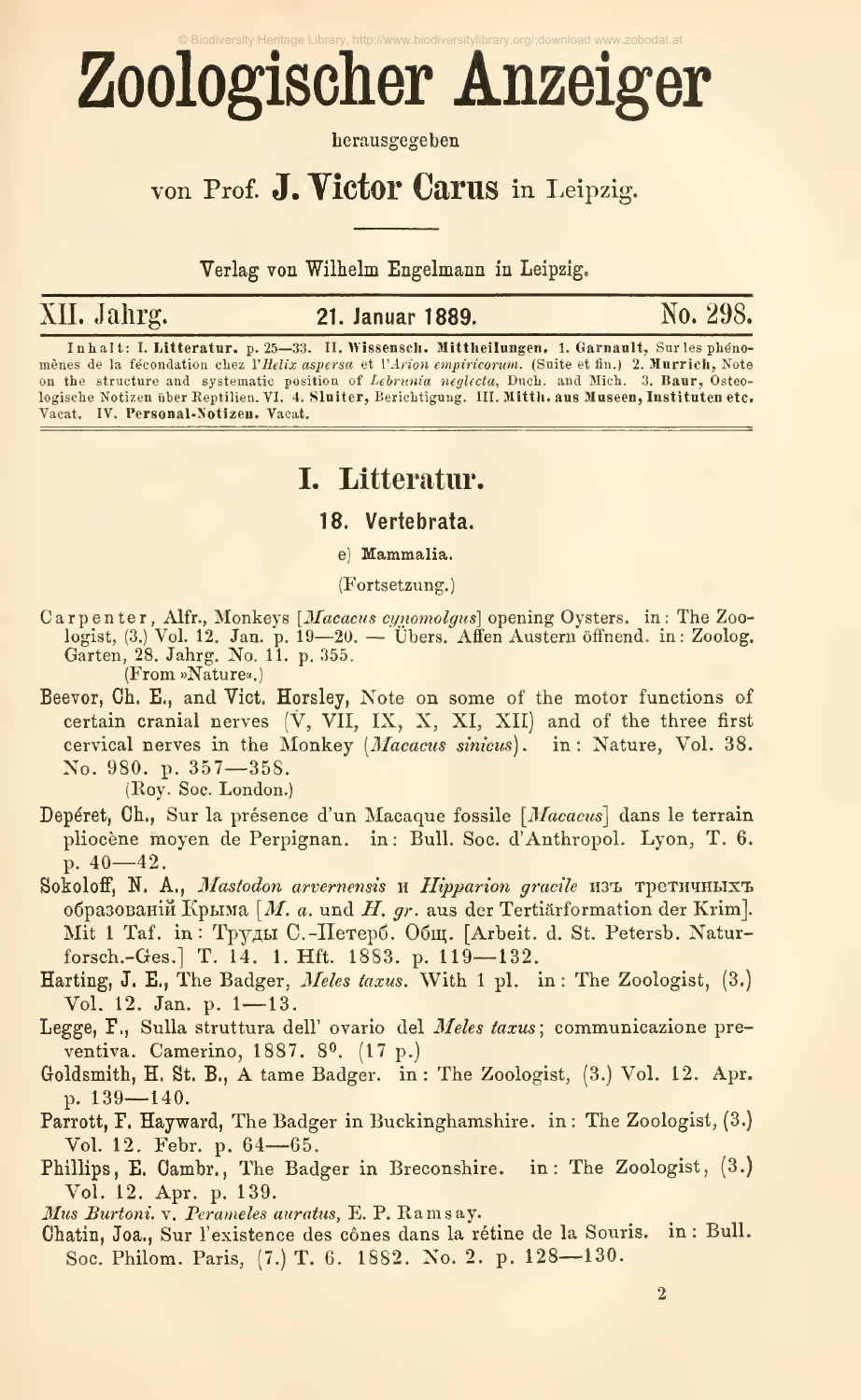Ryder, J.A., Vestiges of Zonary Decidua in Mouse. Abstr. in; Journ. R. Microsc. Soc. London, 1888. P. 2. p. 186—187. (Amer. Naturalist.) — v. Z. A. No. 281. p. 303. <sup>A</sup> Plague of Rats in Mongolia, in: The Zoologist, (3.j Vol. 12. Apr. p. 142.

- 
- Barrett-Hamilton, G. E. H., Hybrid Rats, in: The Zoologist, (3.) Vol. 12. Apr. p. 141-142.
- Bennett, K. H., Notes on a Species of Rat (Mus Thompsonii, Ramsay), now infesting the western portion of N. S. W. in : Proc. Linn. Soc. N. S. Wales, (2.) Vol. 2. P. 2. p. 447—449.
- Harting, J. E., The early use of Ferrets  $[Mustela\,furo]$ . in: The Zoologist,  $(3.)$ Vol. 12. Jan. p. 20—21.
- Harting, J. E., Origin of the name »Lobster« applied to the Stoat. in: The Zoologist, (3.) Vol. 12. Jan. p. 20. — J. H. Gurney, ibid. Febr. p. 65.
- Aplin, Oliver  $\nabla$ ., On the Assumtion of Ermine Dress in Stoats [M. erminea]. in: The Zoologist, (3.) Vol. 12. Apr. p. 141.
- Sutton, J., Seasonal change of colour in the Stoat [*Mustela erminea*]. in: The Zoologist, (3.) Vol. 12. May, p. 183—184.
- Filhol,  $H_{\alpha}$ , Sur une nouvelle espèce de  $Mustela$  [M. Larteti, foss.]. in: Bull. Soc. Philom. Paris, (7.) T. 12. No. 1. p. 25—30.
- Borrer, Wm., Courage and Sagacity of the Weasel [M. vulgaris]. in: The Zoologist, (3.) Vol. 12. Apr. p. 140.
- Pembrey, M. S., Weasels killing Frogs, in: Nature, Vol. 37. No. 953. p. 321. — The Zoologist, (3.) Vol. 12. Apr. p. 140—141.
- Wiesel. V. supra Felis, B. Placzek.
- Dobson, G. E., On the genus *Myosorex*, with Description of a new species  $[M. Johnston]$  from the Rio del Rey (Cameroons District), in : Proc. Zool. Soc. London, 1SS7. IV. p. <sup>575</sup>—578.
- Schäff, Ernst, Der Siebenschläfer (Myoxus glis Schreb.) in der Gefangenschaft. in: Zoolog. Garten, 28. Jahrg. No. 11. p. <sup>327</sup>—331.
- Helm, F., The Garden Dormouse, Myoxus quercinus. Transl. in: The Zoologist, (3.) Vol. 12. Jan. p. 14—16.
	- (From Zoolog. Garten.) v. Z. A. No. 281. p. 304.
- Beddard , F. E., A Gular Gland in the Banded Ant-eater. Abstr. in: Amer. Natu-ralist, Vol. 22. Jan. p. 77. (Proc. Zool. Soc. London.)
- Filhol, H., Description d'un genre nouveau de Mammifère fossile [Myxo $choerus$ ]. in: Bull. Soc. Philom. Paris,  $(7.)$  T. 6. 1882. No. 2. p. 125.
- Filhol, H., Observations relatives au mode de constitution des prémolaires et des molaires des Lémuriens fossiles appartenant au genre Necrolemur. ibid. T. 9. No. 2. 1885. p. 51—53.
- Lendenfeld, R. von, Bilder aus dem australischen Urwald. I. Das Schnabelthier. in: Zoolog. Garten, 29. Jahrg. No. 1. p. <sup>14</sup>—18.
- Poulton, Edw. B., True Teeth in the young of Ornithorhynchus paradoxus. With cut. in: Proc. R. Soc. London, Vol. 43. 1888. No. 263. p. 353 —356. — Abstr. in: Nature, Vol. 37. No. 955. p. 383.
	- Rudiments of true calcified teeth in the young of Ornithorhynchus. Abstr. in: Amer. Natural. Vol. 22. Apr. p. <sup>368</sup>—369.

(Proc. R. Soc.)

- The true teeth and the horny plates of *Ornithorhynchus*. With 3 pl. in: Quart. Journ. Microsc, Sc. Vol. 29. P. 1. p. <sup>9</sup>—48.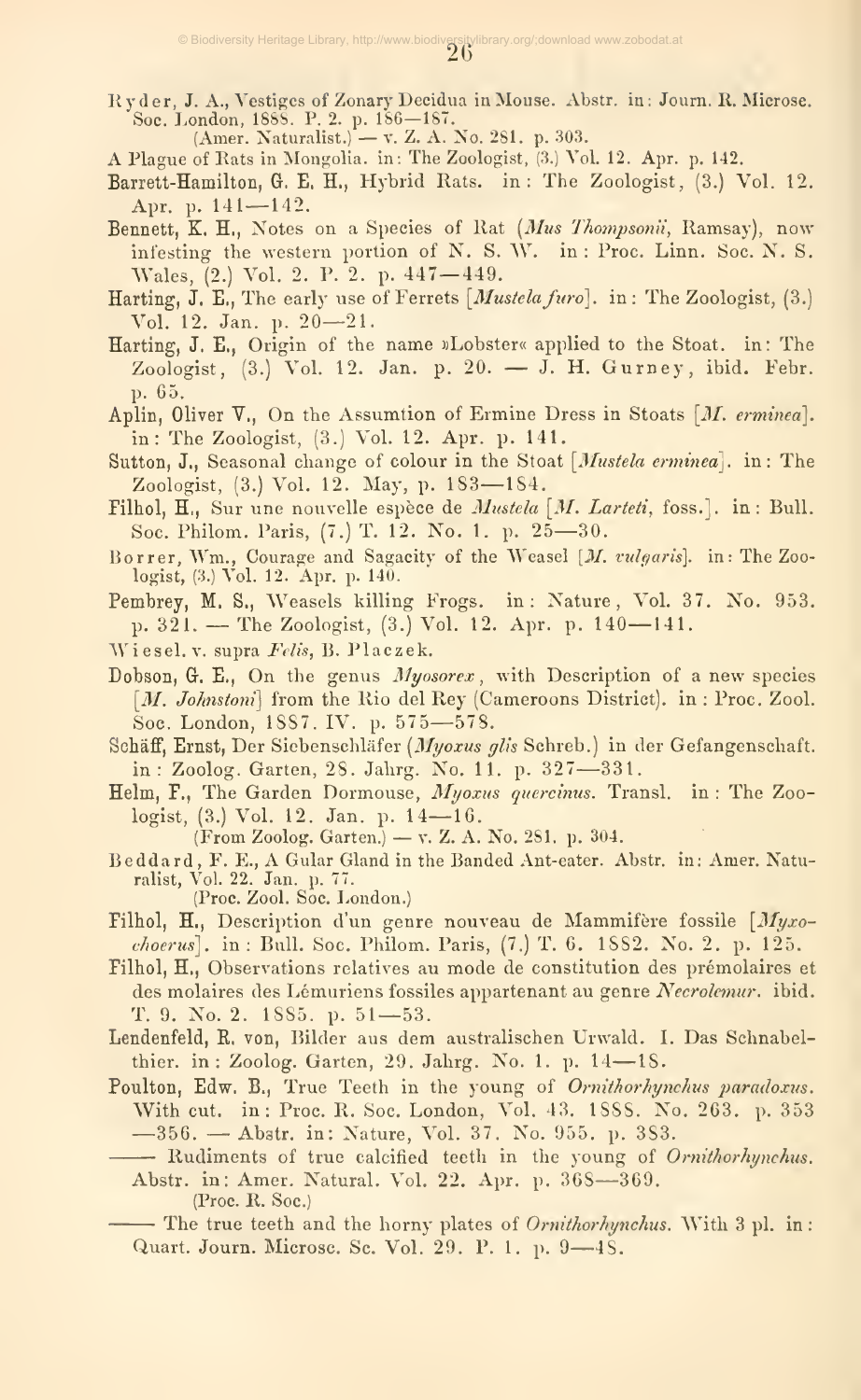- Struckmann, 0., Notiz über das Vorkommen des Moschus-Ochsen [Ovibos moschatus) im diluvialen Flußkies von Hameln an der Weser. Mit <sup>1</sup> Taf. in: Zeitschr. d. deutsch, geolog. Ges. 39. Bd. 1887. 3. Hft. p. 601 —604.
- Scott, J., and 0. Scott, Blackfaced Sheep : their History, Distribution and Improvement. Illustr. London, Jack, 1888. 8<sup>0</sup>. (310 p.) 5 s.
- Pohlig, H., Das persische Wildschaf [Ovis orientalis Gmel.]. in: Zoolog. Garten, 28. Jahrg. No. 12. p. 378—380.

(Ber. physiol. Laborat. d. landwirthsch. Inst. Halle, 7. Hft.)

- Filhol, H., Note relative à la présence du genre Oxyaena parmi les mammifères fossiles du Quercy. in : Bull. Soc. Philom. Paris, (7.) T. 6. 1882. No. 2. p. 120—121.
- Filhol, H., Description d'un nouveau genre de Mammifère fossile [Palaeotapirus]. ibid. T. 12. No. 2. p. <sup>55</sup>—58.
- Ramsay, E. P., Description of two new species of Marsupials (Perameles [auratus] and Antechinus  $[Froggatti]$ , and of a new species of Mus  $(M.$  Burtoni), from the neighbourhood of Derby, N. W. A. With <sup>1</sup> pi. in : Proc. Linn. Soc. N. S. Wales, (2.) Vol. 2. P. 3. p. 551—553.
- Lendenfeld, E. von, Bilder aus dem australischen Urwald. II. Der Wombat [Phascolomys wombat Pér. & Les.]. in: Zool. Garten, 29. Jahrg. No. 3. p. 65—68.
- Goffart, ..., Zur Kenntnis des Seehundes [*Phoca vitulina*]. in: Zoolog. Garten, 28. Jahrg. No. 11. p. 325—327.
- Noack, Th., Zum Familienleben des Seehundes {Phoca vitulina). in : Zoolog. Garten, 28. Jahrg. No. 12. p. 367—370.
- Filhol, H., Description d'un nouveau genre de Ruminant [Platuprosopos sansaniensis]. in: Bull. Soc. Philom. Paris, (7.) T. 12. No. 1. p. 30 —32.
- Filhol, H., Description d'une nouvelle espèce de Plesictis [formosus] découverte à St.-Geraud-le-Puy (Allier), ibid. T. 6. 1882. No. 2. p. 121 —122.
- Pilhol, H., Description d'une espèce nouvelle de Pachyderme fossile apparte nant au genre Protapirus [P. Douvillei]. ibid. T. 9. 1885. No. 2. p. 50 —51.
- Putorius foetidus. v. supra Lutra.
- Mathes, Fred., A Mink [*Putorius vison*] gnaws Iron Wire. in : Amer. Naturalist, Vol. 21. No. 12. p. 1124—1125.
- Rhinoceros Merckii. v. supra Elephas trogontherii, H. Pohlig.
- Beddard, Frk. E., On the Anatomy of the Sondaic Rhinoceros [Rh. sondaicus]. With <sup>5</sup> pi. in: Trans. Zool. Soc. London, Vol. 12. P. 6. p. 183—198.
- Stejneger, Leon., How the Great Northern Sea-Cow (Rytina) became exterminated, in: Amer. Naturalist, Vol. 21. No. 12. p. <sup>1047</sup>—1054.
- Coester, 0., Schaden der Eichhörnchen [Sciurus vulgaris), in : Zoolog. Garten, 28. Jahrg. No. 12. p. 382.
- Ellison, Allan, Squirrels robbing Birds' Nests, in : The Zoologist, (3.) Vol. 12. March, p. 105.
- Helm, F., Das Eichhörnchen, Sciurus vulgaris L., Pilze fressend. in: Zool. Garten, 29. Jahrg. No. 3. p. <sup>89</sup>—90.
- Philipps, G. T., Squirrel eating small Birds, in: The Zoologist, (3.) Vol. 12. Febr. p. 65.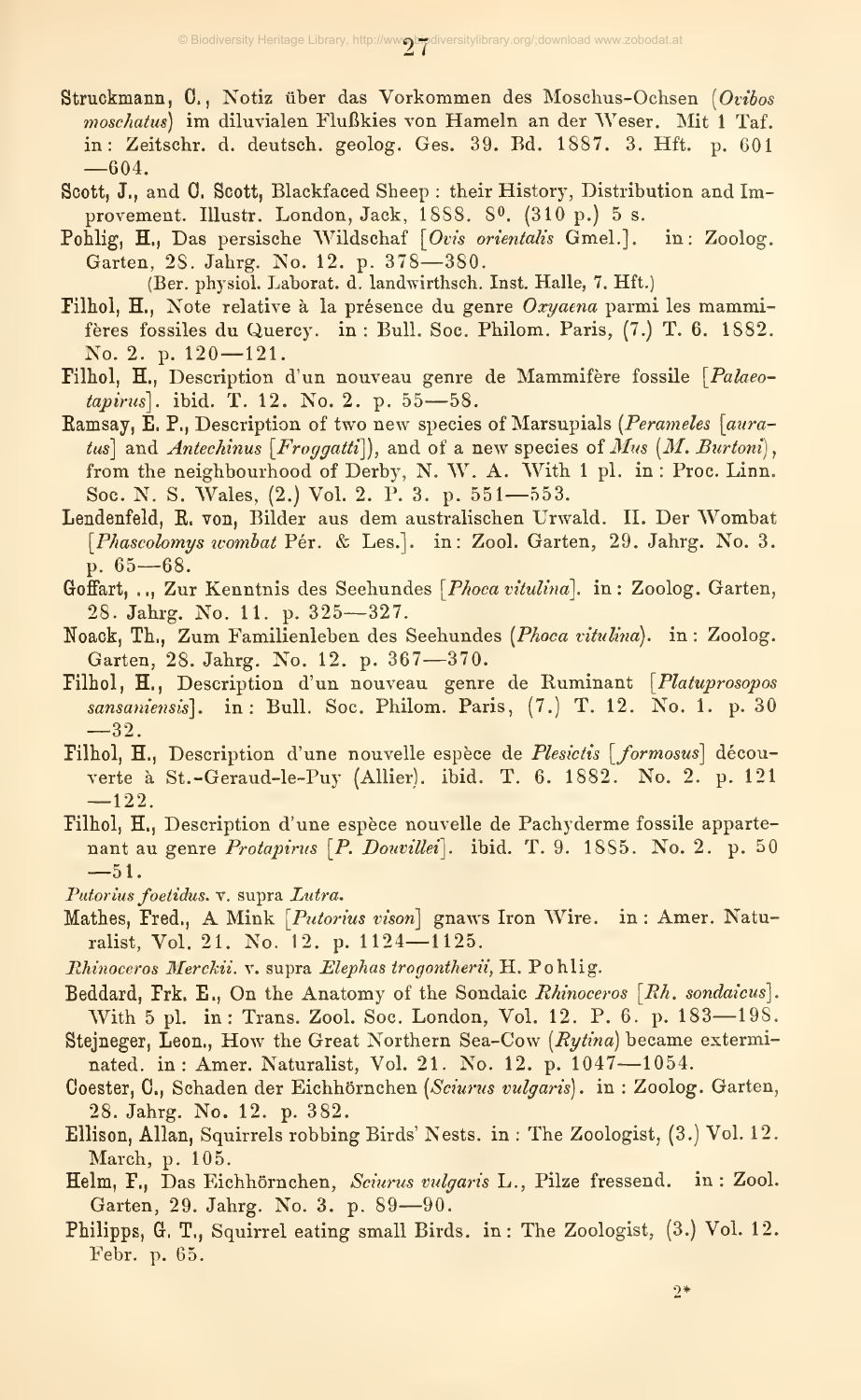Jentinck, F. A., On the Shrews from the Malayan Archipelago. in: Notes Leyden Mus. Vol. 10. No. 3. Note XII. p. 161-167.  $(7 [6 n.] sp.)$ 

Nehring, A., Über die Gebißentwicklung der Schweine insbesondere über Verfrühungen und Verspätungen derselben nebst Bemerkungen über die Schädelform frühreifer und spätreifer Schweine. Mit 15 Holzschn. Berlin, P. Parey, 1888, 8<sup>0</sup>. (Sep.-Abdr. aus d. Landwirthsch. Jahrbüch.) (54 p.)  $ell 1, -1$ .

- Über die Gebißentwicklung d. Schweine etc. Ausz. von M. Wilckens. in: Biolog. Centralbl. 8. Bd. No. 8. p. 237-240.

- Über die Form der unteren Eckzähne bei den Wildschweinen, sowie über das sog. Torfschwein (Sus palustris Rütimeyer). Mit Holzschn. in: Sitzgsber. Ges. nat. Fr. Berlin, 1888. No. 2. p. 9-16.
- Tuckerman, Fred., Note on the papilla foliata and other Taste Areas of the Pig. in: Anat. Anz. 3. Jahrg. No. 2./3. p. 69-73.
- Lutze, G., (Kloakenbildung beim Hausschweine). in: Zoolog. Garten, 29. Jahrg. No. 3. p. 92.
- Filhol, H., Note relative à une nouvelle espèce de Sus fossile  $[S.$  Valentini trouvée dans les argiles à Dinotherium de Valentine (Haute-Garonne). in: Bull. Soc. Philom. Paris, (7.) T. 6. 1882. No. 2. p. 123-124.
- Southwell, T., Habits of the Mole. in: The Zoologist, (3.) Vol. 12. Jan. p.  $21 - 22$ .
- Canestrini, R., Una Talpa europaea albina. in: Boll. Soc. Ven.-Trent. Sc. Nat. T. 4. No. 2. p. 84.
- Sutton, Jam., Varieties of the Mole in Durham. in: The Zoologist, (3.) Jan. p.  $22-23$ .
- Heape, Walt., The development of the Mole [Talpa europaea]. With 3 pl. in: Stud. Morphol. Labor. Cambridge, Vol. 3. P. 2.
- (From: Quart. Journ. Microse. Se.) v. Z. A. No. 250. p. 235.
- Theriodesmus phylarchus Seeley. v. Fossil Reptilia, H. G. Seeley.
- Török, A. von, Über den jungen Gorilla-Schädel. in: Corresp.-Bl. d. deutsch. Ges. f. Anthrop. 18. Jahrg. No. 11./12. p. 141-150.
- Bambeke, Ch. van, Sur des follicules rencontrés dans l'épiderme de la mâchoire supérieure chez le Tursiops tursio. Avec 1 pl. in : Bull. Ac. R. Sc. Belg. (3.) T. 15. No. 3. p. 503-514.
- Rodler, Alfr., (Schädelfragment eines Sivatheriden [Urmiatherium] aus Nord-Persien). in: Anzeig. kais. Akad. Wiss. Wien, 1888. XII. p. 114-115.
- Keibel, Frz., Netzbeutelbildungen in der Brusthöhle [Ursus arctos]. Mit Abbild. in: Anat. Anz. 3. Jahrg. No. 8. p. 234-237.
- Kelley, Edwin A., Notes on the myology of Ursus maritimus. in: Proc. Acad. Nat. Sc. Philad. 1888. p. 141-154.
- Blagg, E. W. H., Vespertilio Bechsteinii and V. mystacinus in Hampshire and Staffordshire. in: The Zoologist, (3.) Vol. 12. July, p. 260.
- Van Beneden, Ed., De la fixation du blastocyste à la muqueuse utérine chez le Murin (Vespertilio murinus). Avec 1 pl. in: Bull. Acad. R. Belg. (3.) T. 15. No. 1. p. 17-27. - Abstr. in: Journ. R. Microse. Soc. London, 1888. P. 3. p. 387.

 $-$  De la formation et de la constitution du placenta chez le Murin (Vespertilio murinus), in: Bull. Ac. R. Sc. Belg. (3.) T. 15. No. 2, p. 351—364. (La première Notice reste sans planche.)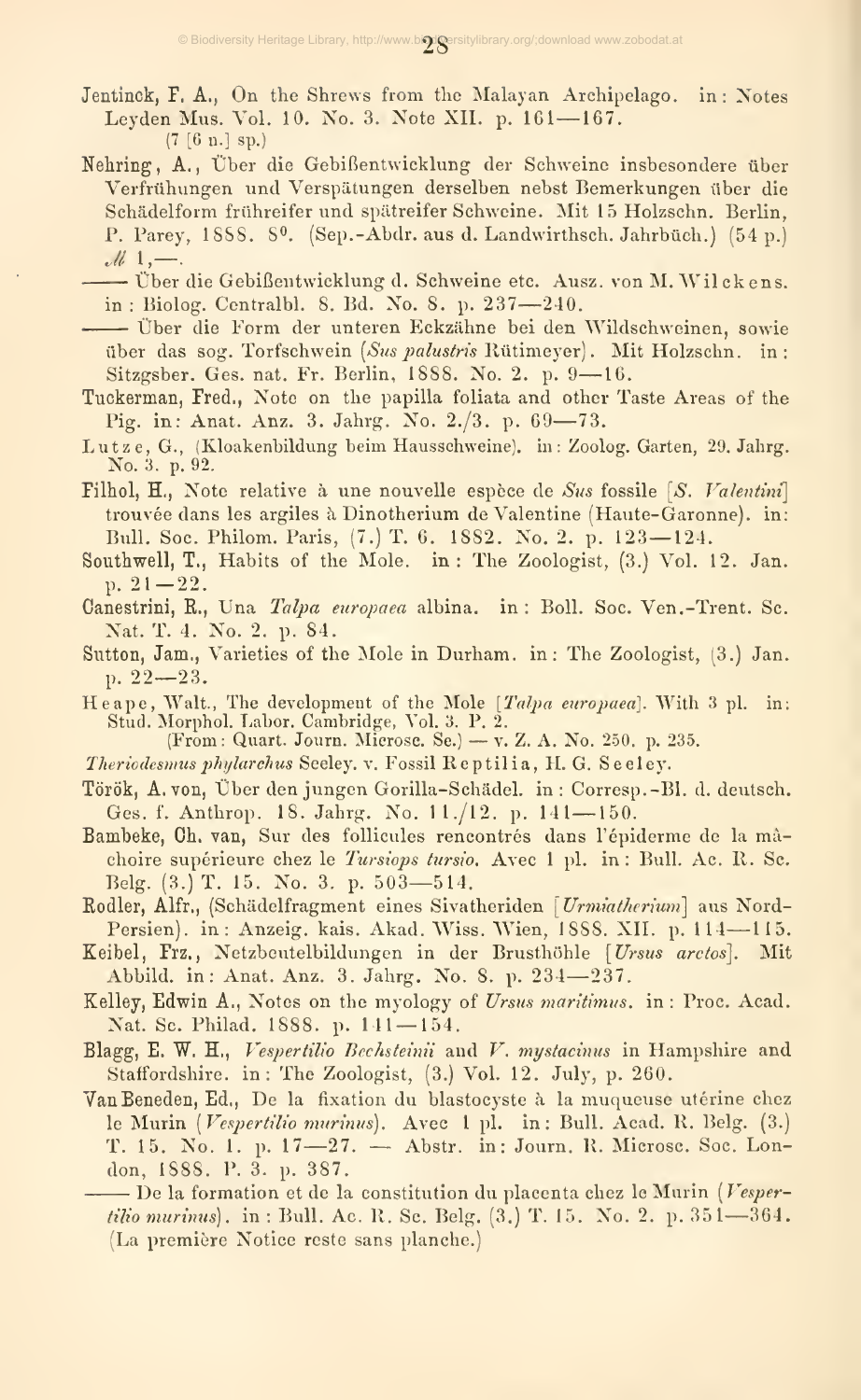29

- Coward, T. A., The Whiskered Bat in Cheshire, in: The Zoologist, (3.) Vol. 12. June, p. 222—223.
- Harting, J. E., The Whiskered Bat, Vespertilio mystacinus. With pl. in: The Zoologist, (3.) Vol. 12, May, p. 161—166.

#### 19. Anthropologie.

- Archiv für Anthropologie. Zeitschrift für Naturgeschichte und Urgeschichte des Menschen. Organ d. deutsch. Gesellschaft für Anthropologie, Ethnologie und Urgeschichte hrsg. von L. Lindenschmidt und J. Ranke. 17, Bd. 4. Vierteljahrshft. (April 1S88). Braunschweig, Vieweg, 1888. 40.  $M$  31,—. (Tit. X p., p. 309—394, 3 Taf., anthropolog. Litteratur <sup>194</sup> p., Corresp.-Bl. 18. Jahrg. No. <sup>9</sup>—12. 19. Jahrg. No. 1—4.)
- Bulletin de la Société d'Anthropologie de Lyon. T. 6. 1887. Lyon, H. Georg; Paris, Masson, 1887. 8<sup>0</sup>. (216 p., 10 pls.) M 12,—.
- Mittheilungen der Anthropologischen Gesellschaft in Wien. Red.-Comité : Frz. R.v. Hauer, C. Langer, R.v. Edenberg, M. Much, Frdr. Müller, S. Wahrmann, J. Woldrich. Redacteur: Frz. Heger. 17. Bd. (N. F. 7. Bd.) Mit 6 Taf, und 69 Abbild, im Texte. Wien, A. Holder in Comm., 1887 (Ende Jan. 1888). 4<sup>0</sup>. (VII, 208, 86 p.) *M* 16, - 18. Bd. (Der neuen Folge 8. Bd.) 1. Hft. ibid. 1888.  $4^0$ . M  $4, -$ .
- Morselli, Enr., Antropologia generale: lezioni su l'uomo secondo la teoria dell' evoluzione, dettata nella r. università di Torino, raccolte e pubbl. col consenso <sup>e</sup> dopo la revisione del professore da G. Raverdino <sup>e</sup> G. Vigo. Disp. I.-III. Torino, Union. tipogr.-editr., 1888. 40. (p. 1-48.) 50 cm. la disp.
- Topinard, Paul, Anthropologie. Nach der 3. franz. Aufl. übers, von Rieh. Neuhauss. Mit 52 Abbild. 2. Ausg. Leipzig, Ed. Baldamus, 1888. 8». (XII, 540 p.)  $M$  6,—.
- Oornevin, Gh., Des rapports de la zootechnie avec l'anthropologie, in: Revue Scientif. (3.) T. 41. No. 7. p. 201—203.
- Kendall, H., The Kinship of Men: an Argument from Pedigrees, or Genealogy viewed as a science. London, Paul, 1888. 8º. (210 p.) 5 s.
- His, Wilh. , Die Entwicklung der ersten Nervenbahnen beim menschlichen Embryo. Mit 8 Holzschn. in : Arch. f. Anat. u. Physiol. Anat. Abtheil. 1887. 6. Hft. p. 368—378.
- Die morphologische Betrachtung der Kopfnerven, ibid. p. <sup>379</sup>—453.
- Brinton, D. G., On an Ancient Human Footprint from Nicaragua. With <sup>1</sup> pi. in : Proc. Amer. Philos, Soc, Vol. 24, No. 126. p. 437—444,
- Pozzi, S., Broca et la morphologie du cerveau. Avec figg. in: Revue Scientif. (3.) T. 41. No. 2. p. 42—50.
- Ladrière, .., Découverte d'un silex taillé et une défense de Mammouth, à Vitry-en-Artois. in: Compt. rend. Ac. Sc. Paris, T. 106. No. 7. p. 513  $-514.$
- Eivière, Em., Découverte d'un gisement quaternaire dans l'Angoumois, la Quina. in: Revue Scientif. (3.) T. 41. No. 9. p. 270—272.
- Pokrowski, E. A., Участіе животныхъ въ воспитаніи детей человека [Antheil der Thiere an der Erziehung menschlicher Kinder]. in: H3BECTin etc. [Nachricht, d. kais. Ges. d. Freunde d. Naturwiss, Moskau.] T, 50. 1. Hft. 1886. Protok. zool. Abth. Sp. 158—164.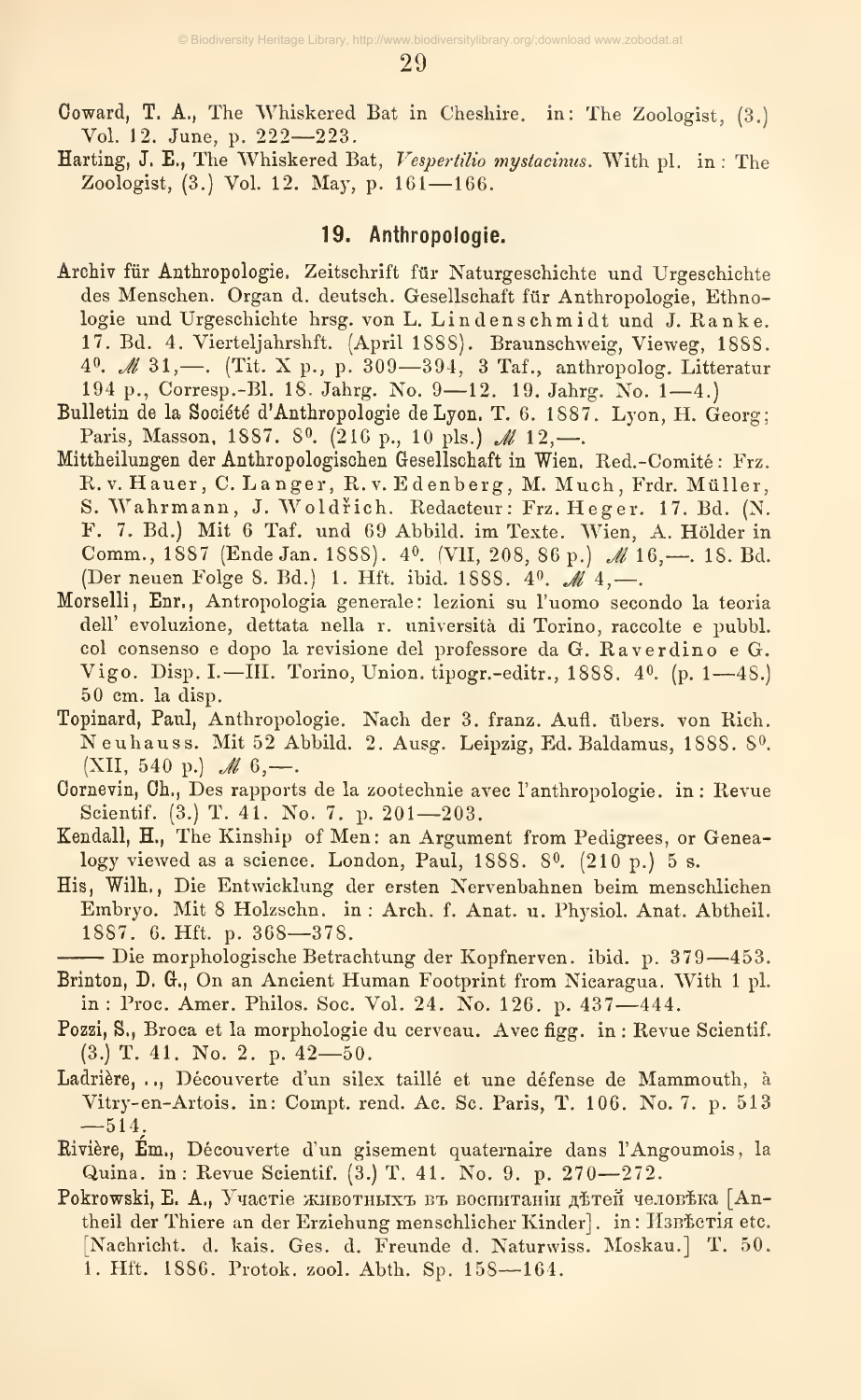30

#### 20. Palaeontologie.

- Judd, John W., The relations between Geology and the Biological Sciences. (Address Geol. Soc.) in: Nature, Vol. 37. No. 956. p. 401-404. No. 957. p. 424-428.
- Abhandlungen der Schweizerischen paläontologischen Gesellschaft. Mémoires de la Société paléontologique Suisse. Vol. 14. (1887.) Lyon, Basel, Genf, H. Georg; Berlin, R. Friedländer & Sohn, 1887. 4<sup>0</sup>. (Abhandlung. einzeln pagin.; 35 pls.)  $M$  32,-.
- Abhandlungen, Palaeontologische, hrsg. von W. Dames und E. Kayser. 4. Bd. 2. Hft. Mit 7 Taf. u. 2 Textfig. Berlin, G. Reimer, 1888. 40.  $(50 \text{ p. } [p. 131 - 180.])$  *M*  $15, -$ .
- Palaeontographica. Beiträge zur Naturgeschichte der Vorzeit. Hrsgeg. von Karl A. v. Zittel. Unter Mitwirk. von E. Beyrich, Frhr. v. Fritsch, M. Neumayr, Ferd. Römer und W. Waagen. 34. Bd. 2.-6. Lief. 35. Bd. 1. Lief. Stuttgart, E. Schweizerbart'sche Verlagshandlg. (E. Koch), 1888. 40. (Tit., Inh., p. 73-247, Taf. VI-XXXI; 35.: p. 1  $-96, 5$  Taf.)
- Zittel, K. A., und K. Haushofer, Paläontologische Wandtafeln und geologische Landschaften zum Gebrauch an Universitäten und Mittelschulen. 9. Lief. [Taf. 40 u. 41 à 4 Blatt] Chromolith. Kassel, Fischer, 1888. Imp.-Fol.  $M_{7}$ .
- Nicolucci, G., Note paleontologiche. Con 2 tav. in: Mem. Matem. e Fis. Soc. Ital. Sc. Napoli, (3.) T. 6.
- Amalizkij, W. P., O возрастъ яруса пестрыхъ породъ въ Волжско-Окскомъ бассейнь [Mit deutschem Auszuge:] Über das Alter der Stufe des bunten Mergel im Bassin der Wolga und Oka. Mit 1 Taf. in: Труды С.-Петерб. Общ. [Arbeit. d. St. Petersb. Naturforsch. Ges.] Т. 17. 1. Hft. 1886. p. 32—55, Ausz. p. 56—61.  $(2 n. sp.)$
- Beiträge, Palaeontologische, zur Kenntnis der rumänischen Karpathen. I. Herbich, Frz., Kreidebildungen im Quellengebiet der Dambovitia. Mit 17 lith. Taf. Klausenburg, 1887. 8<sup>0</sup>. (Publicationen des Siebenbürgischen Museum-Vereins. Abhandlungen. 1887. No. 1.) (48 p.)  $M\,6,$ .
- Briart, A., et É. Delvaux, Compte rendu de l'excursion de la Société Royale Malacologique de Belgique sur le littoral de Blankenberghe, à Coxyde, à Aeltre et à Gand. in: Ann. Soc. Roy. Malacol. Belg. T. 21. (4. Sér. T. 1.) 1886. Mém. p. 243-296.
- Compte-rendu des excursions de la Société Royale, Malacologique de Belgique à Audenarde, Renaix, Flobecq et Tournai. in: Ann. Soc. Roy. Malacol. Belg. T. 19. (3. Sér. T. 4.) 1884. Mém. p. 55-136.
- Delvaux, E., Compte rendu de l'excursion de la Société Royale Malacologique de Belgique à Maastricht les 13 et 14 Août 1882. in: Ann. Soc. Roy. Malacol. Belg. T. 17. (3. Sér. T. 2.) 1882. Mém. p. 44—71.
- Feistmantel, O., Geologische und palaeontologische Verhältnisse der kohlenund pflanzenführenden Schichten im östlichen Australien. in: Sitzgsber. kgl. böhm. Ges. Wiss. 1887. p. 717-734.
- Ford, S. W., Notes on certain fossils discovered within the city limits of Quebec. in: Trans. N. York Ac. Sc. Vol. 7. No. 1./2. p. 2-5.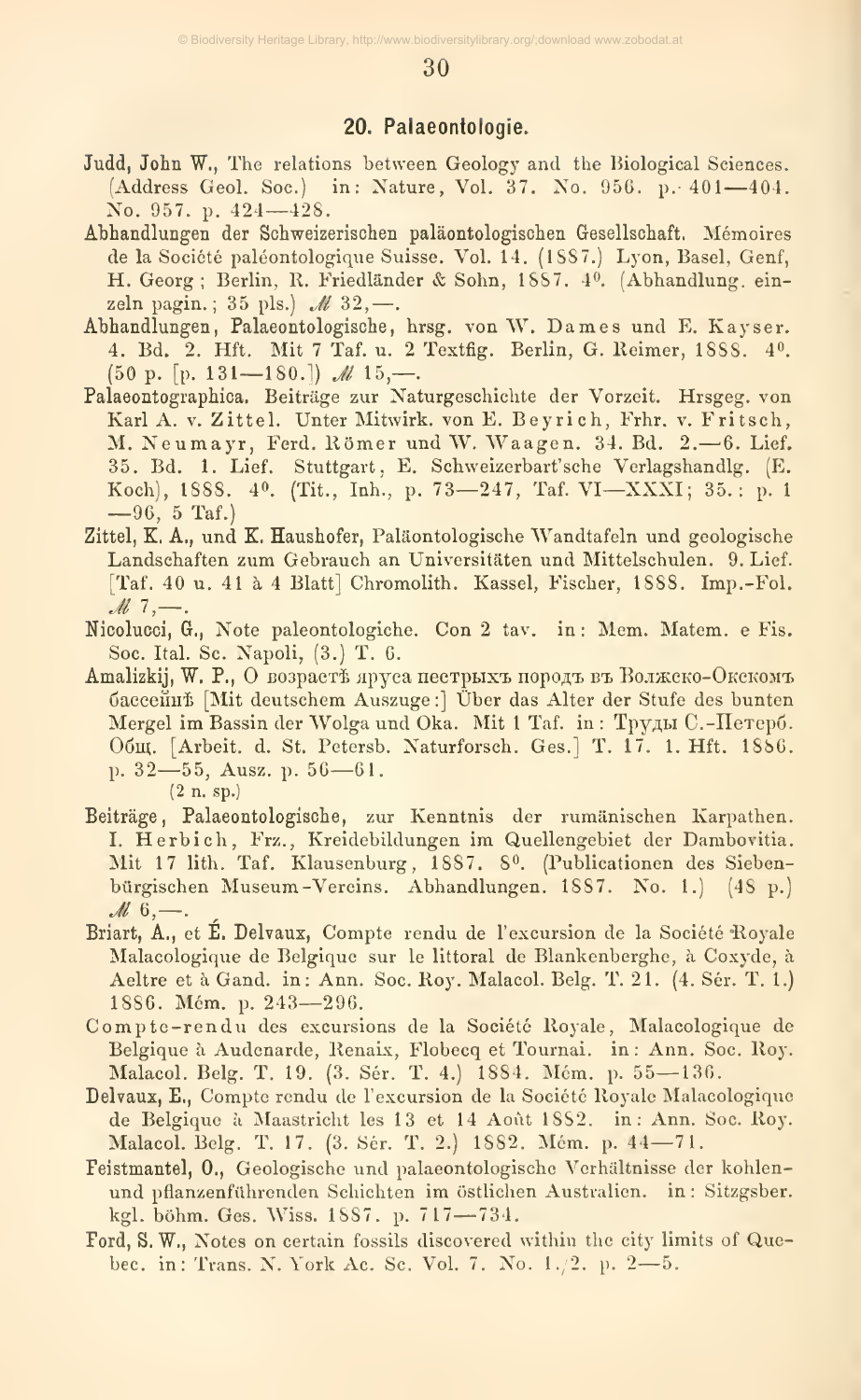Pantanelli, Dante, e Abb. Gius. Mazzetti, Cenno monografico intorno alla Fauna fossile di Montese. P. II. Con 1 tav. in: Atti Soc. Natural. Modena, (3.) Vol. 6. p. 45-82. - Estr. ib. Rendic. (3.) Vol. 3. p. 86  $-89.$ 

(Sp. n. Moll.) - v. Z. A. No. 222. p. 281.

- Tscherski, J. D., Объ ископаемой Фаунъ Нижне-удинской пещеры [Über die fossile Fauna der Höhle von Nischne-Udinsk]. in: Труды etc. (Trav. Soc. Natural. St. Pétersbg.) Sect. Zool. T. 19. Protok. p. 66-70.
- Tutkowskij, P., Заметка о фауне пестрыхъ глинъ с. Чаплинки (Кіевской губерній) [Bemerkung über die Fauna der bunten Mergel von Czaplinka, Gouvt. von Kiew]. Mit 2 Taf. in: Записки Кіевск. Общ. [Denkschr. d. Naturforsch.-Ges. Kiew]. 8. Bd. 1. Hft. 1886. p. 173-183. (Bemerkungen hierüber von P. J. Armaschevsky, ibid. 2. Hft. Prot. p. III u. K. M. Theofilaktoff, ibid. p. VI-X, Armaschevsky, p. X-XII.)
- Schmidt, F., Über eine neuentdeckte untercambrische Fauna in Estland. Mit 2 Taf. in: Mém. Acad. Imp. Sc. St. Pétersbg., (7.) T. 36. No. 2. 1888.  $4^{\circ}$ .  $(27 \text{ p.})$

(4 n. sp.; n. g. Mickwitzia, Volborthella.)

- Munier-Chalmas, .., et Jul. Bergeron, Sur la présence de la faune primordiale (Paradoxidien) dans les environs de Ferrals-les-Montagnes (Hérault). in: Compt. rend. Ac. Sc. Paris, T. 106. No. 5. p. 375-377.
- Bergeron, Jul., Note sur la présence de la Faune primordiale (Paradoxidien) dans les environs de Ferrals-les-Montagnes (Hérault). in: Bull. Soc. Géol. France, (3.) T. 16. No. 4. p. 282-285.
- Hébert, .., Remarques sur la découverte faite par M. Bergeron de la faune primordiale en France. in: Compt. rend. Ac. Sc. Paris, T. 106. No. 5. p. 377-379.
- Marcou, Jul., The Taconic of Georgia and the Report on the Geology of Vermont. With 1 pl. in: Mem. Boston Soc. Nat. Hist., Vol. 4. No. 5. p.  $105 - 131$ .

(Contains in VI. Palaeontological Remarks and some Notes on the Graptolites zones of America.)

- Barrande, Joach., Système silurien de la Bohême. 1. P. Recherches paléontologiques. Continuation éditée par le Musée Bohême. Vol. 7. Classe des Echinodermes. Ordre des Cystidées. Texte et 39 pls. Ouvr. posthume de feu J. Barrande publié par le Dr. W. Waagen. Prag; Leipzig, W. Gerhard en Comm., 1887. 4<sup>0</sup>. (XVII p., 1 Bl. Addenda et Corrig.,  $233 p.$
- Malaise, C., Découverte de la faune de la base du Silurien en Belgique. in : Bull. Ac. R. Sc. Belg. (3.) T. 15. No. 2. p. 365-367.
- Frech, Fritz, Über das Devon der Ostalpen, nebst Bemerkungen über das Silur und einem palaeontologischen Anhang. Mit 2 Taf. in: Zeitschr. d. deutsch. geolog. Ges. 39. Bd. 1887. 4. Hft. p. 659 (725)-738. (1 n. sp. Cephalopod., 4 n. sp. Trilobit.)
- Ringueberg, Eug. N. S., Some new species of fossils from the Niagara Shales of Western New York. With 1 pl. in: Proc. Ac. Nat. Sc. Philad. 1888. p.  $131 - 137$ .
- Maurer, Friedr., Palaeontologische Studien im Gebiet des rheinischen Devon. Mit 1 Taf.

*(Dolichopteron Maur. ist = Actinodesma Sandberger.)*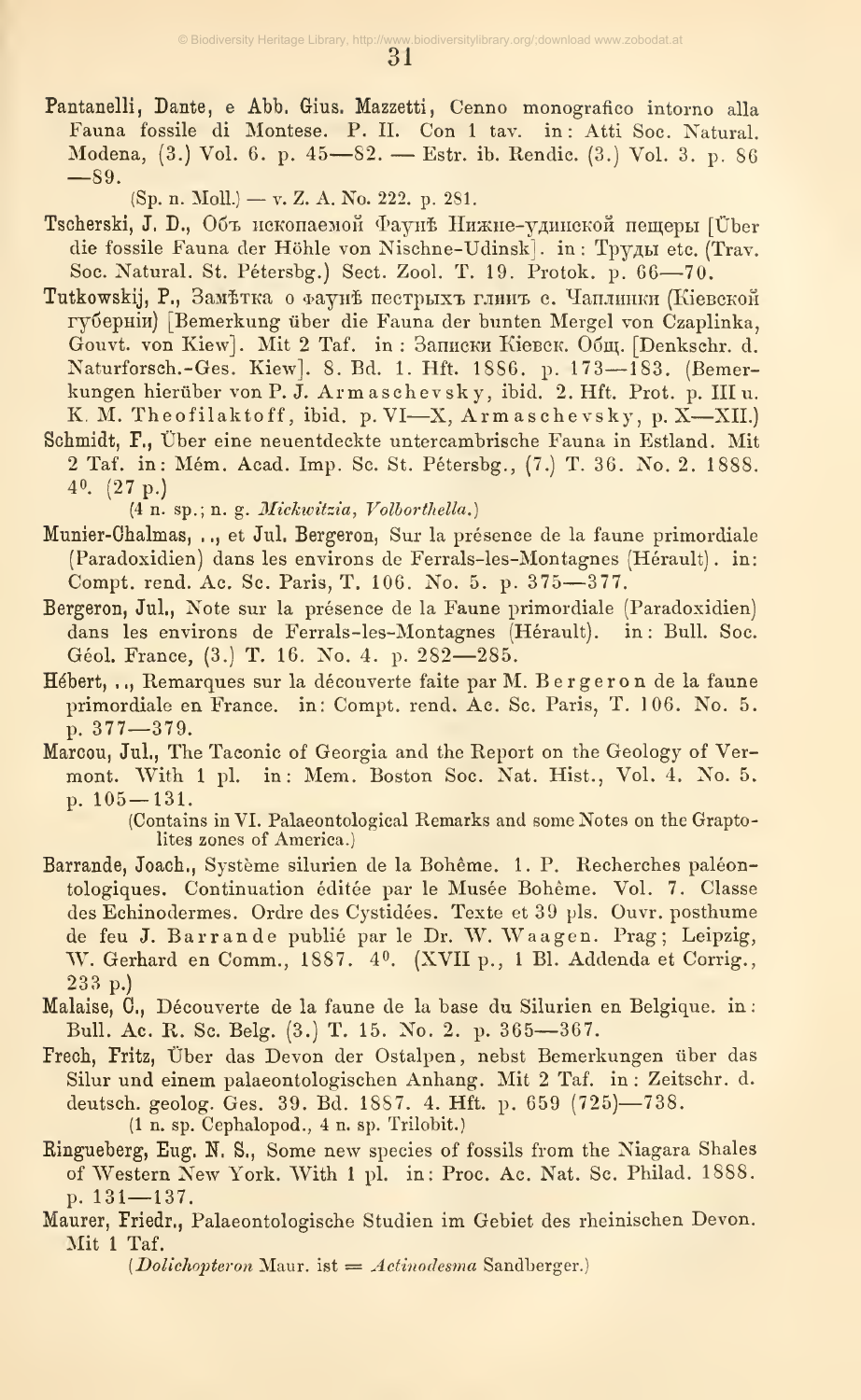Venukoff, P. N., Фауна девонской системы северозападной и центральной Россіи. Съ 11 табл. Die Fauna des devonischen Systems im nordwestlichen und centralen Rußland. Mit 11 Taf. C.-Herepoyprъ, 1886. in: Труды С.-Петерб. Общ. [Arbeit. d. St. Petersb. Naturforsch.-Ges.] 17. Bd. 2. Hft. 1886. p. 417-707. [Deutsch. Ausz.:] XVI p.

—— По поводу книги Ө. Н. Чернышева »Фауна среднаго и верхняго девона западнаго склона Урала« [In Bezug auf Th. N. Czernyscheff's Buch »Fauna des mittleren und oberen Devons des westlichen Uralabhangs«]. in: Труд. Общ. С.-Петерб. [Trav. Soc. Natural. St. Pétersb.] Vol. 19. Sect. Géol. Protok. p. IX-XIII.

- Newberry, J. S., The fauna and flora of the Trias of New Jersey and the Connecticut Valley. Abstr. in: Trans. N. Y. Ac. Sc. Vol. 6. 1887. p. 124  $-128.$
- Andrusow, N., Горизонтъ со Spaniodon Barbotii Stuck. въ Крыму и на Кав-Ka35. - Über den Horizont mit  $Sp.$  B. in der Krim und im Kaukasus. in: Труды С.-Петерб. Общ. [Trav. Soc. Natural. St. Pétersb.] Vol. 19. Sect. Géol. Beilage, p. 1-17 [russisch], deutsch. Ausz. p. 17-20.  $(3 \text{ sp.})$
- Seguenza, G., Il retico di Taormina. in: Natural. Sicil. Ann. 5. No. 9. p.  $206 - 213$ .

-- Intorno al sistema giurassico nel territorio di Taormina, ibid. Ann. 4. No. 10. p. 251-256. No. 11. p. 268-271. No. 12. p. 286-290. Ann. 5. No. 1. p. 6-10.

Stefano, G. di, L'età delle rocce credute liassiche del territorio di Taormina. Con 3 tav. in: Giorn. Se. Nat. ed Econom. Palermo, Vol. 18, (1887.) p. 389—435 (Parte paleontolog. p. 413—435).

 $(n. sp. Moll.)$ 

- De Gregorio, March. A., Fossili titonici (Stramberg Schichten) del Biancone di Roveré di Velo. in: Natural. Sicil. Ann. 4. No. 10. p. 241-246.
- Daimeries, A., Liste des fossiles de la craie blanche de Grez-Doiceau. in: Ann. Soc. Roy. Malaeol. Belg. T. 19. (3. Sér. T. 4.) 1884. Bull. (Proc.verb. T. 13.) p. XCIII-XCV.
- Le Mesle, G., Sur les calcaires crétacés à Foraminifères de Tunisie. in: Compt. rend. Ac. Sc. Paris, T. 106. No. 10. p. 684-685.
- Lundgren, B., Om Sveriges Kritfauna. Några anteckningar. in: Öfvers. Kgl. Vet. Akad. Förhdlgr. 45. Årg. No. 4. p. 225-231.
- De Gregorio, March. Ant., Su talune specie e forme nuove degli strati terziarii di Malta e del Sud Est di Sicilia. Conchiglie conservate nelle Università di Valletta e di Catania. in: Natural. Sicil. Ann. 1. No. 10. p. 217  $-223.$

 $(2 n. sp.)$ 

- Stevens, J. D., (Liste des fossiles des terrains éocènes des environs de Bruxelles). in: Ann. Soc. Roy. Malacol. Belg. T. 16. (3. Sér. T. 1.) Bull. (Proc.-verb. T. 10.) 1881. p. XX-XXIII. CCIII-CCV.
- Van den Broeck, Ern., Contribution à l'étude des sables pliocènes diestiens. in: Ann. Soc. Roy. Malacol. Belg. T. 19. (3. Sér. T. 4.) 1884. Mém.  $p. 7 - 54.$

<sup>(2</sup> n. sp. Vermes; 3 [4] n. sp. Brachiopod.; 30 n. sp. Mollusc., 2 n. sp. Crustac.)

<sup>-</sup> Sul lias inferiore di Taormina e dei suoi contorni. Con 4 tav. ibid. p.  $46 - 184$ .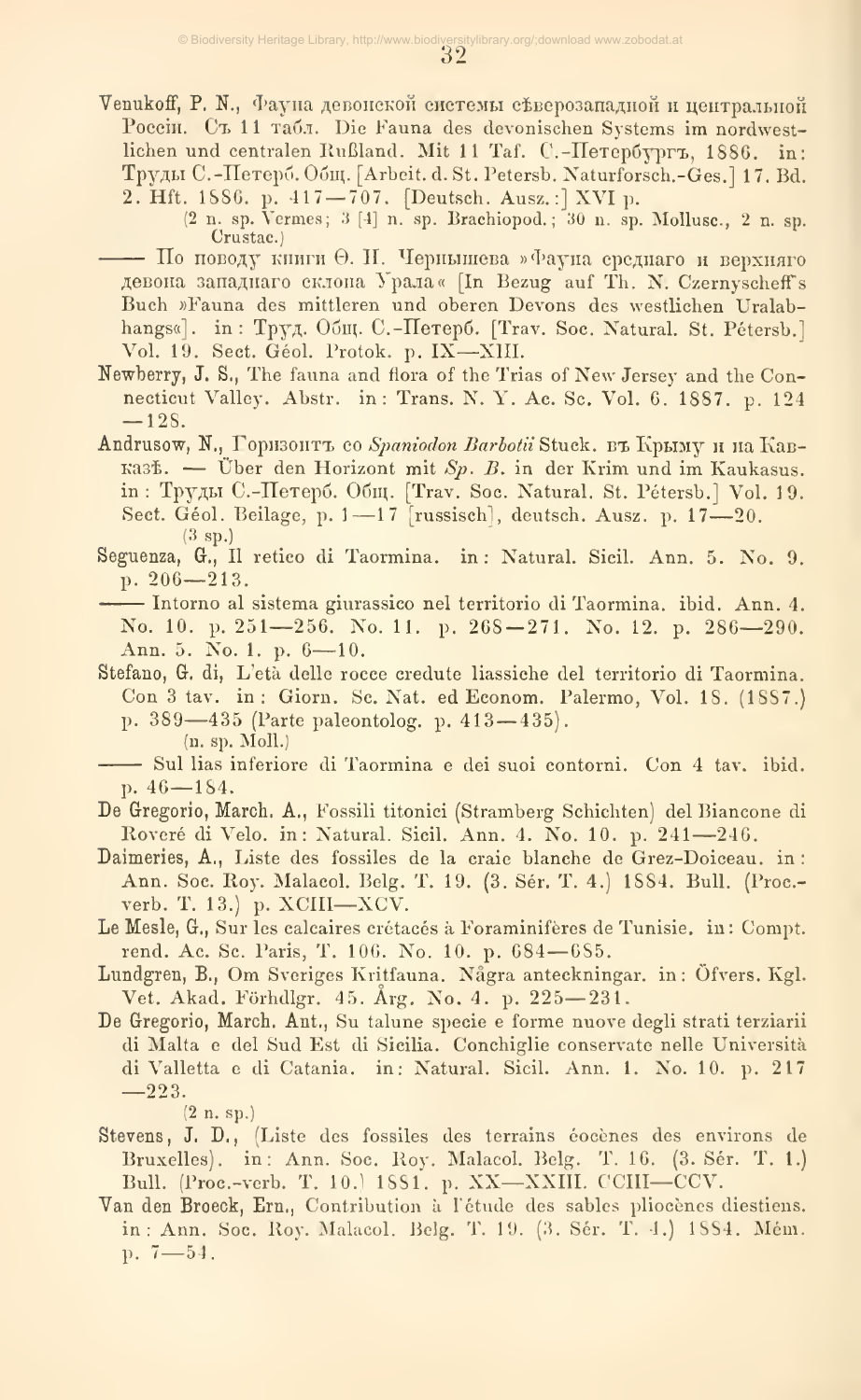- De Gregorio, March. Ant,, Elenco di fossili dell' orizzonte a Cardita Jonanneti Bast. (Terz. sup.), in: Natural. Sicil. Ann. 2. No. 7. p. <sup>149</sup> —152. No. 8. p. 189—192.
- Seguenza, G., Il Quaternario di Rizzolo. Con 2 tav. in: Naturai. Sicil. Ann. 2. No. 4. p. 87—90. No. 5. p. 100—104. No. 6. p. 126—131. No. 8. p. 182—185. No. 9. p. 199—204. No. 10. p. 223—229. No. 11. p. 256—259. Anno 3. No. 1. p. 16—22. No. 2. p. 48—51. No. 3.<br>p. 67—71. No. 4. p. 115—118. No. 5. p. 141—145. No. 6. p. 179  $-183.$  No. 8. p.  $223-227.$  No. 10. p.  $287-291.$  No. 11. p. 308 —311. No. 12. p. 349—352. Ann. 4. No. 1./2. p. 33—37. No. 3. p. 55—59. No. 4. p. 89—92. No. 5. p. 116—120. No. 7. p. 157 —162. No. 8. p. 204—208. No. 9. p. 214—218. No. 10. p. 250  $-251.$  No. 12. p. 295 $-298.$  Ann. 5. No. 1. p. 22 $-24.$  No. 2. p. 31  $-35.$  No. 5. p. 123 $-127.$  No. 6. p. 149 $-152.$  No. 7. p. 166 $-167.$ No. 8. p. 186—188. No. 10. p. 238—240.

(6 n. sp. Ostracod., 3 n. sp. ; 2 n. sp. ; 2 n. sp. ; <sup>1</sup> n. sp. ; <sup>J</sup> n. sp. ; <sup>1</sup> n. sp. ; <sup>1</sup> n. sp.; 1 n. sp.; 1, 3, 1, 4, 3, 1, 1, 2, 3, 1, 2, 2, 1, 0, 2.)

- Koch, .,, Neue Daten zur Kenntnis der diluvialen Fauna der Gegend von Klausenburg. Mit <sup>1</sup> Taf. in: Orvos-termész. ertes. (Naturw.-med. Mittheil. Klausenburg), 13. Bd. 1. Hft.
- Nehring, A., Über die Diluvialfauna von Westeregeln und Thiede. in: Sitzgsber. Ges. Nat. Fr. Berlin, 1888. No. 3. p. <sup>39</sup>—44.
- Meunier, Stanisi., Contribution à l'histoire des organismes problématiques des anciennes mers, in: Compt. rend. Ac. Sc. Paris, T. 106. No. 4. p. 242  $-244.$

(Bilobites.)

Delgado, J. F. N., Estudo sobre os Bilobites e outros fosseis das Quartzites da base do systema silurico de Portugal. — Etude sur les Bilobites et autres fossiles des Quartzites de la base du système silurique du Portugal. Supplément. Lisbonne, 1888. 40. (75 p. portug., 76 p. franç., 12 pls. fol. u. 4<sup>0</sup>.) *M* 16, —

(V. Z. A. No. 281. p. 309.)

Nathorst, . ., Nouvelles observations sur les traces d'animaux et autres phénomènes d'origine purement mécanique décrits comme Algues fossiles. Avec 5 pis. in: K. Svensk. Vet. Akad. Handl. N. F. 21. Bd. Hft. IL No. 14.

### II. Wissenschaftliche Mittheilungen.

#### 1. Sur les phénomènes de la fécondation chez l'Hélix aspersa et i'Arion empiricorum.

Par Paul Garnault, Docteur ès-sciences et en médecine, Chef des travaux de Zoologie à la Faculté des sciences de Bordeaux. (Suite et fin.)

D'ordinaire, il se produit seulement deux globules polaires, sou vent l'un deux, généralement le premier, le plus volumineux, se segmente par division mitosique. Le second peut aussi se segmenter par le même procédé. Le cas représenté dans la figure ci jointe me

 $2^{+*}$